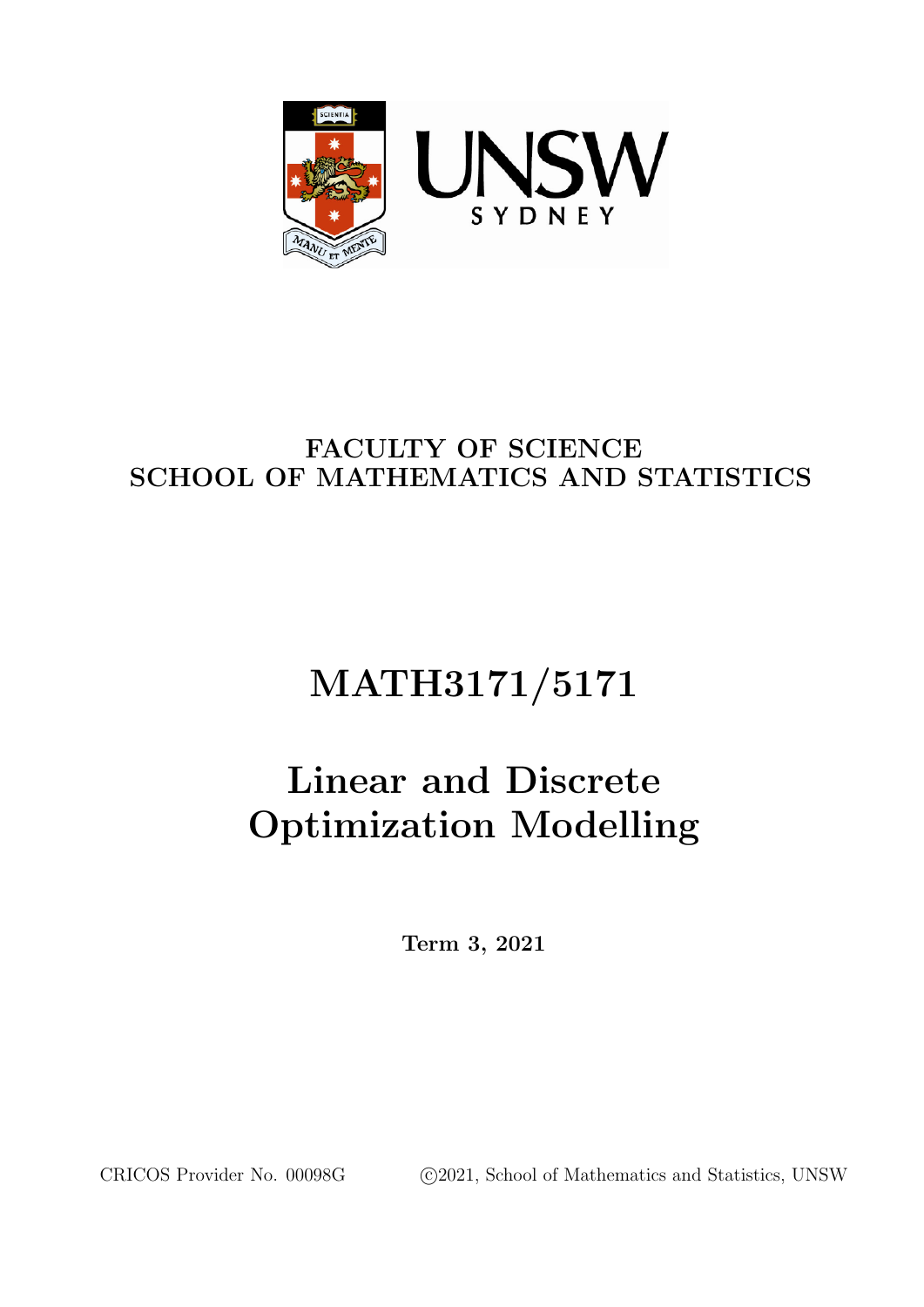# MATH3171/5171 – Course Outline

### Information About the Course

#### Course Authority and Lecturer:

• Associate Professor Guoyin Li , Red Centre 2082, Email: g.li@unsw.edu.au

#### Consultation:

• Consultation times will be announced in class and posted on the courses moodle site.

#### Credit and Prerequisites:

- This course counts for 6 Units of Credit (6UOC).
- Prerequisite: For MATH3171, the prerequisites are 12 units of credit in Level 2 Mathematics courses including (1) [MATH2011 or MATH2111] and [MATH2501 or MATH2601]; or (2) both MATH2069 (CR) and MATH2099; or (3) both [MATH2018 or MATH2019] (DN) and MATH2089.

The graduate course MATH5171 has no formal prerequisites but students need to have taken courses roughly equivalent to those mentioned required for MATH3171.

Lectures: There will be 4 hours of lectures per week, in week 1-5 and week 7-10, giving a total of 36 hours. Week 6 is a study break (flexible week). The times and format of the lectures are as follows:

| Wednesday 10 am -12 pm weeks $1-5,7-10$ Online; |                         |  |
|-------------------------------------------------|-------------------------|--|
| Friday 12 pm $2 \text{ pm}$                     | weeks $1-5,7-10$ Online |  |

The lectures will be common to both MATH3171 and MATH5171 students.

#### Notes:

- The above time are correct at time of printing, however they may change. Please check your online timetable for the most up–to–date information.
- The lectures/tutorials may be recorded.

Tutorials: There will be one tutorial per week, in week 1-5 and week 7-10, with a total of 9 hours of tutorials. During week 6, there will be no lectures and tutorial.

The times and format of the tutorials are as follows:

| Wednesday $3 \text{ pm } -4 \text{ pm}$ weeks $1-5,7-10$ Online. |                          |  |
|------------------------------------------------------------------|--------------------------|--|
| Thursday 1 pm- 2 pm                                              | weeks $1-5,7-10$ Online. |  |

The tutorials will be generally looking at problems relevant to material covered in the previous lectures.

Students in the graduate version (MATH5171) are expected to show much more independence, working through the tutorial problems in their own.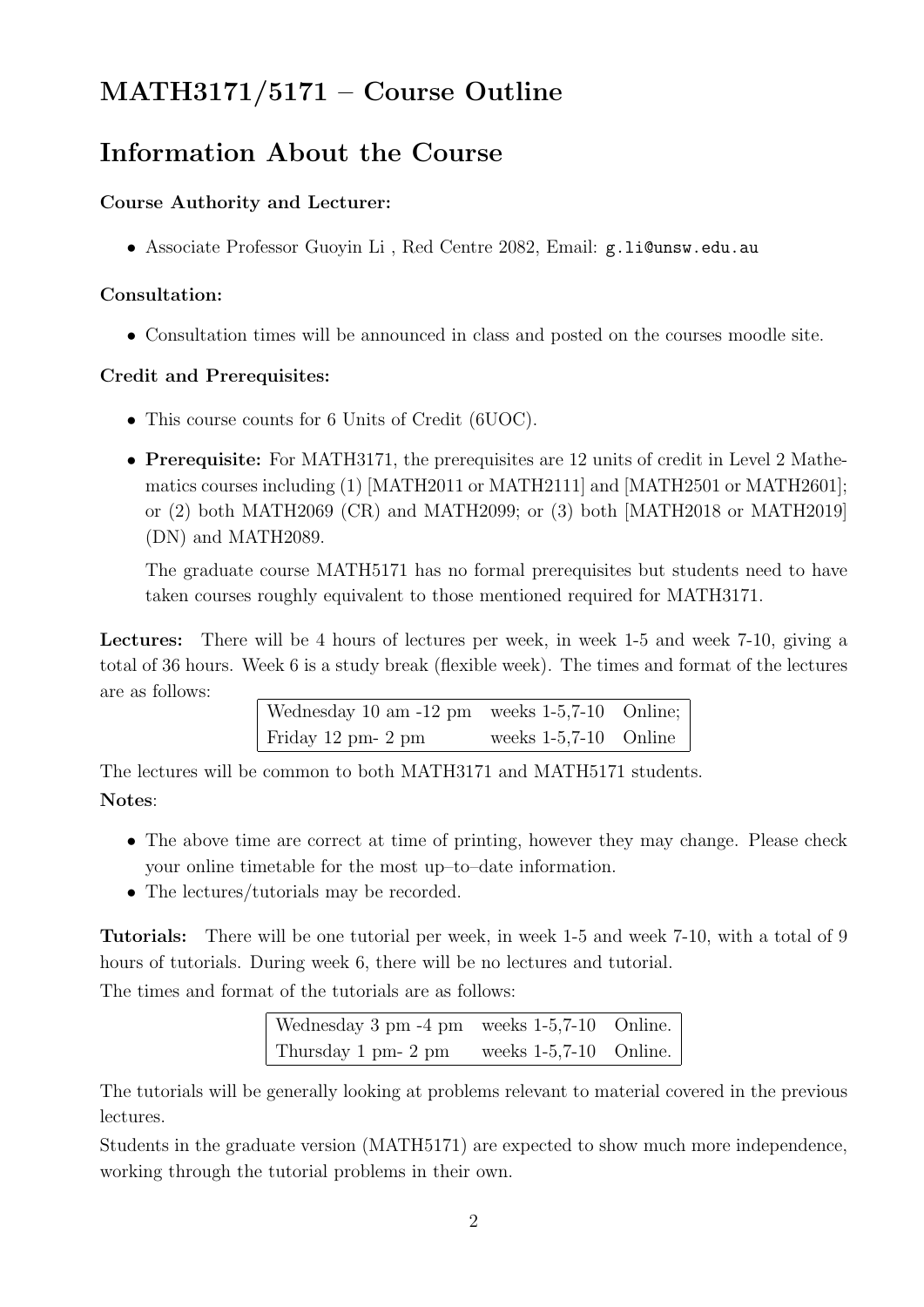Moodle: Further information, skeleton lecture notes, sample tests and exams, and other material will be provided via Moodle

```
https://moodle.telt.unsw.edu.au/login/index.php
```
We will also use Moodle for announcements.

### Administrative Contacts

Please visit the School of Mathematics and Statistics website for a range of information on School Policies, Forms and Help for Students.

For information on Courses, please go to Current Students and either Undergraduate and/or Postgraduate, Course Homepage for information on all course offerings.

The Student Notice Board can be located by going to the Current Students page; Notices are posted regularly for your information here. Please familiarise yourself with the information found in these locations. The School web page is: <https://www.maths.unsw.edu.au>

If you cannot find the answer to your queries on the web you are welcome to contact the Student Services Office directly.

- By email
	- Undergraduate ug.mathsstats@unsw.edu.au
	- Postgraduate pg.mathsstats@unsw.edu.au
- By phone: 9385 7011 or 9385 7053

Should we need to contact you, we will use your official UNSW email address of in the first instance. It is your responsibility to regularly check your university email account. Please state your student number in all emails.

# Course Description

Optimization is the mathematical problem of finding a decision to achieve the best possible outcome while satisfying the restriction we faced. Linear programs, conic linear programs and discrete optimization problems arise in a myriad of applications: electricity markets, airlines, logistics, public transport, international shipping, mining, finance, engineering, and data science. This course will provide an introduction to the basic mathematical theory, modelling techniques, computational methods and selected applications of linear, conic and discrete optimization.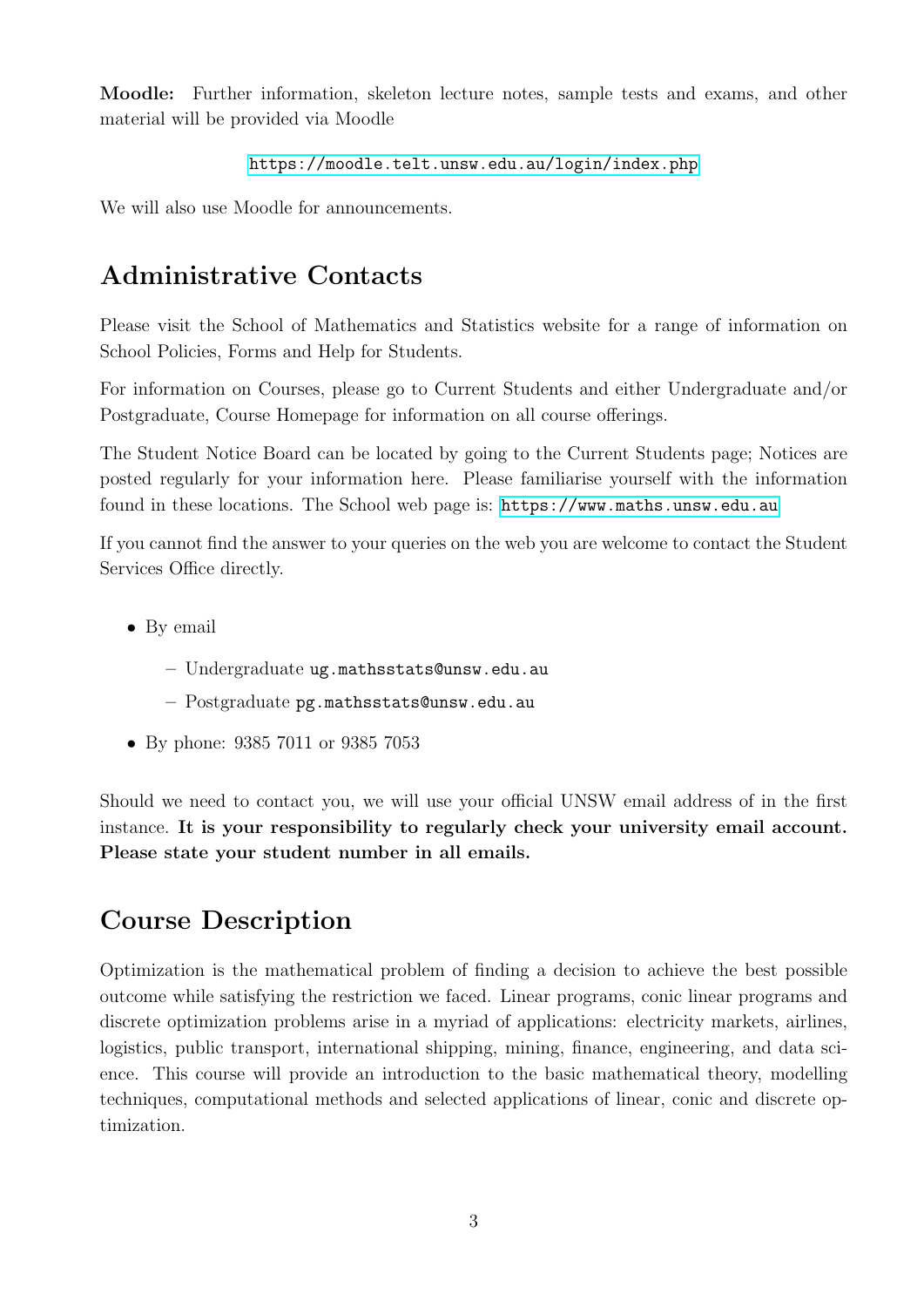### Student Learning Outcomes

After successfully completing this course, you will

- develop an appreciation of the basic problems of optimization and skills to solve optimization problems.
- be able to formulate, solve and analyse solutions to basic linear, conic and discrete optimization problems;
- develop analytical and logical thinking in the area of optimization;
- develop modelling skills in the area of optimization.
- develop competency in mathematical presentation, written and verbal skills through regularly attending lectures, attempting assessment tasks, and applying themselves in tutorial exercises.

Relation to graduate attributes: The above outcomes are related to the development of the Science Faculty Graduate Attributes, in particular: 1.Research, inquiry and analytical thinking abilities, 4. Communication, 6. Information literacy

### Assessment

Assessment in this course will consist of the following:

| Quiz | worth $0\%$ Online available in Week 3. This serves as a first feedback and<br>self-check your knowledge of pre-requisite material. |
|------|-------------------------------------------------------------------------------------------------------------------------------------|
|      | <b>Class Test 1</b> worth 15% A class test will be held in Week 5 (see below for the time)                                          |
|      | <b>Class Test 2</b> worth 15% A class test will be held in Week 9 (see below for the time)                                          |
|      | <b>Assignment</b> worth 10 $\%$ An assignment will be due in Week 10                                                                |
| Exam | worth $60\%$ A final exam covering the entire course.                                                                               |
|      |                                                                                                                                     |

<sup>∗</sup> Note: Class tests, assignment and final exam will have starred questions indicating harder material. Grades of Pass and Credit can be gained by satisfactory performance on unstarred questions. Grades of Distinction and High Distinction will require satisfactory performance on all questions. Students in the graduate version (MATH5171) are expected to show satisfactory performance on starred questions.

• Class Tests: There will be two class tests counting 30% of the total assessment. Details of the class tests will be announced during lectures. The precise range of material covered by each class test will be announced in lectures and tutorials before each test. The Class Tests are held in place of the Wednesday's lecture in weeks 5 and 9.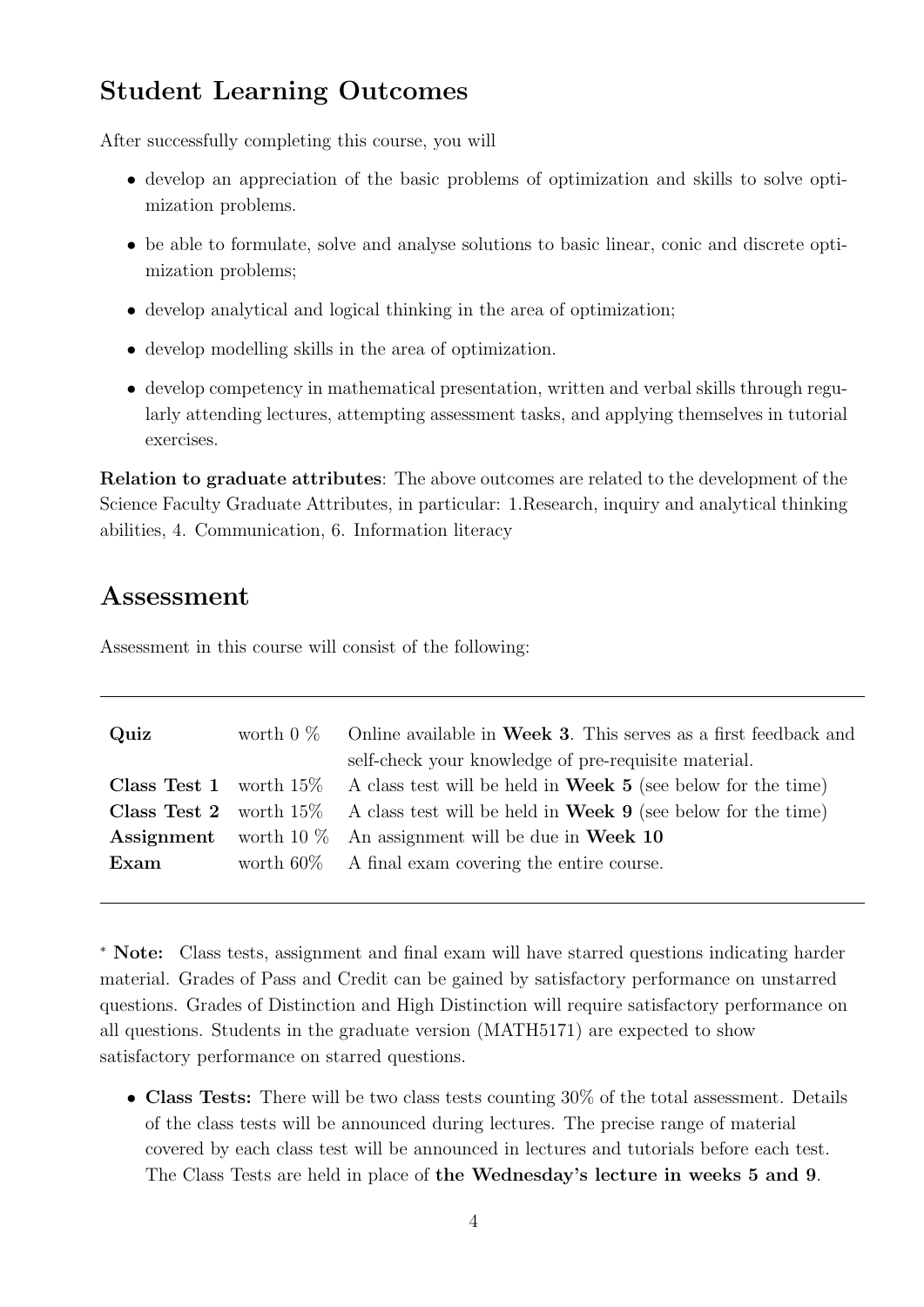- Rationale: The Tests will give students feedback on their progress and mastery of the material.
- There will be short answer questions in which correct answers are sought and there will be some longer questions requiring clear and logical presentation of correct solutions as well as some simple proofs and verbal explanations.
- Further detailed information on class tests will be announced on Moodle before the class tests.
- Final Exam: The final exam, covering everything in the course, counts for 60% of the total assessment. Further details about the final examination will be available in class closer to the time.
	- Rationale: The final examination will assess student mastery of the material covered in lectures, tutorials, problems sheets, and any distributed material.
	- Further detailed information on final exam will be announced on Moodle before the final exam.
- Starred Materials: Problem sheets, class tests and the final exam may have starred questions indicating harder material. Grades of Pass and Credit can be gained by satisfactory performance on unstarred questions. Grades of Distinction and High Distinction will require satisfactory performance on all questions.

Students in the graduate version (MATH5171) are expected to show satisfactory performance on starred questions.

- Assignment: It is planned to have an assignment on solution methods of optimization problems. The assignment may involve modelling practical problems and writing a short report. The Matlab software package may also be used for implementing numerical optimization methods to solve practical optimization problems.
	- Students in the graduate version (MATH5171) are expected to complete additional work in the assignment.
	- Rationale: Assignments will give an opportunity for students to try their hand at more difficult problems requiring more than one line of argument and also introduce them to aspects of the subject which are not explicitly covered in lectures. The assignment will also require a student to draw together several topics in the course
	- Late submission for Assignment: A late penalty of 5% of the awarded mark will be applied per day or part day any assignment is submitted more than 1 hour late. (Where "late" in this context means after any extensions granted for Special Consideration or Equitable Learning Provisions.) Any assignment submitted 3 or more days late will be given zero.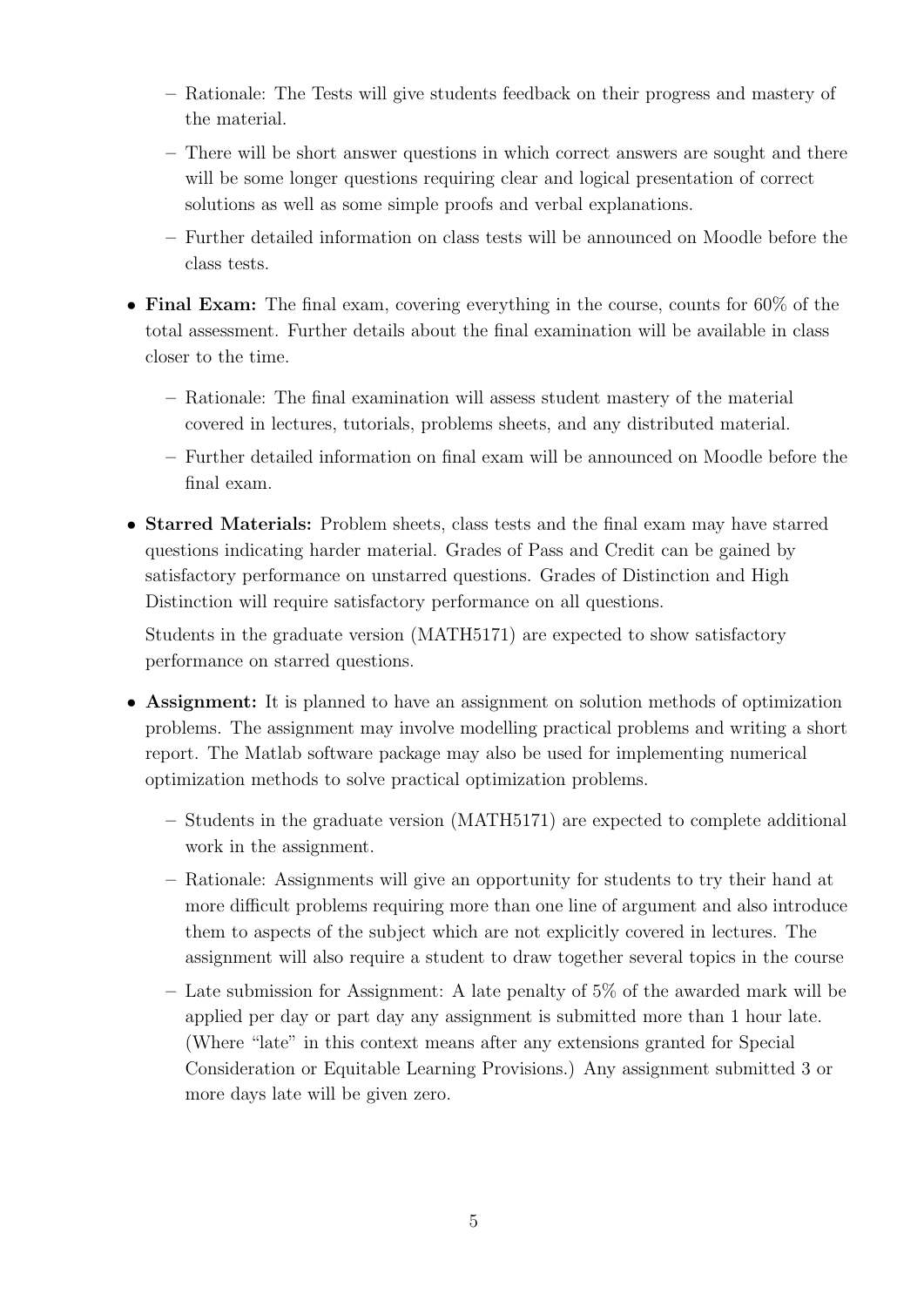- Knowledge and abilities assessed: All assessment tasks will assess the learning outcomes outlined above, specifically, the ability to set up and accurately solve problems involving multiple real variables.
- Assessment criteria: UNSW assesses students under a standards based assessment policy. For how this policy is applied in the School of Mathematics and Statistics see <http://www.maths.unsw.edu.au/currentstudents/assessment-policies>

### Course Schedule and Delivery

The rough course schedule are as follows:

- Week 1: Introduction to Optimization: linear, conic and discrete modelling.
- Week 1 Week 2: Mathematical Background.
- Week 2 Week 4: Linear Programs (LP)
	- Part I: Geometry of LP and simplex method;
	- Part II: Duality theory and Sensitivity analysis;
	- Part III: Further development of LP and applications of LP.
- Week 5: Network Problems
- Study break: Week 6
- week 7- week 9: Conic Linear Programs
	- Part I: Motivational examples and introduction to conic linear programming ;
	- Part II: Modelling techniques of conic linear programming: second order cone programs and semi-definite programs
	- Part III: Conic programming duality, interior point methods and applications of conic programs.
- Week 9-Week 10: Integer Programs
	- Part I: Motivational examples and introduction to integer linear programming
	- Part II: Modelling with mixed-integer linear programs. Optimality, relaxation, and bounds for integer linear programming.
	- Part III: Numerical methods for integer linear programming problems such as Branch and bound methods and Cutting plane techniques.
	- Part IV: Semi-definite programming relaxations for integer programming problems (if time permitted).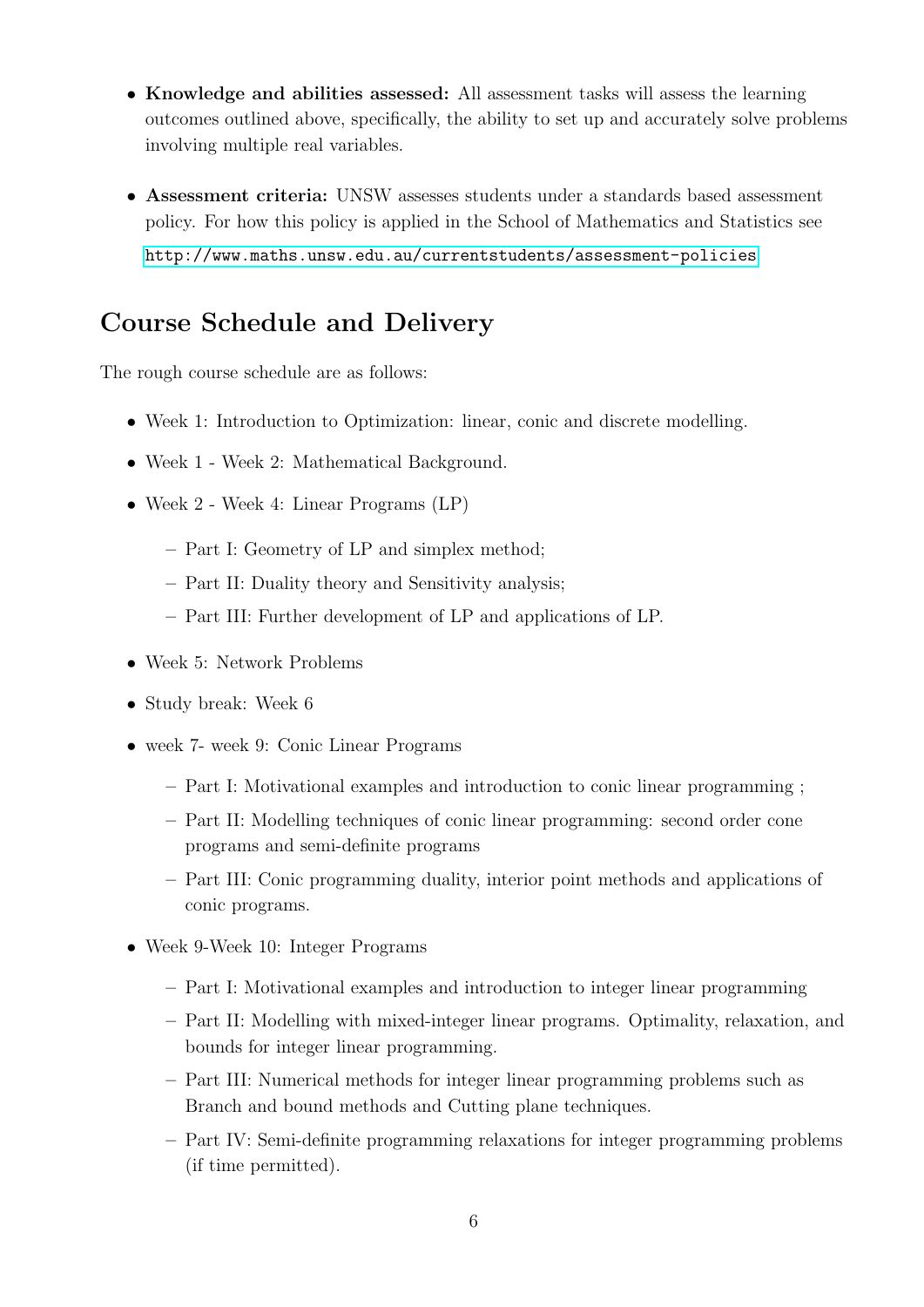# Additional Resources and Support

- Text and Reference Books: There is NO textbook which covers all aspects of this course. General reference books are listed as below
	- 1. D. Bertsimas and J. N. Tsitsiklis, An introduction to linear optimization, Athena Scientific (Massachusetts Institute of Technology), 1997.
	- 2. S, Boyd and L. Vandenberghe, Convex Optimization, Cambridge, 2002.
	- 3. L. Wosley, Integer Programming, John Wiley & Sons, 1998.
	- 4. D.G. Luenberger and Y. Ye, Linear and Nonlinear Programming (4th edition), Springer, 2016.
	- 5. W. Forst and D. Hoffmann, Optimization Theory and Practice, Springer, 2010.
- Tutorial Exercises: Problem sheets for tutorials will be provided via UNSW Moodle. These problems are for you to do to enhance mastery of the course. SOME of the problems will be done in tutorials, but you will learn a lot more if you try to do them before the tutorial.
- Lecture Notes: A set of skeleton notes and summary sheets containing only definitions, theorems and proofs will be provided for SOME components of the course on UNSW Moodle.

# Course Evaluation and Development

Student feedback is very important to continual course improvement. This is demonstrated within the School of Mathematics and Statistics by the implementation of the UNSW online student survey myExperience, which allows students to evaluate their learning experiences in an anonymous way. myExperience survey reports are produced for each survey. They are released to staff after all student assessment results are finalised and released to students. Course convenor will use the feedback to make ongoing improvements to the course.

# Administrative Matters

#### Additional Assessment

The School of Mathematics and Statistics has a strict policy on additional assessment. It can be found on the school website, which is currently at this web address

<http://www.maths.unsw.edu.au/currentstudents/exam-information-and-timetables>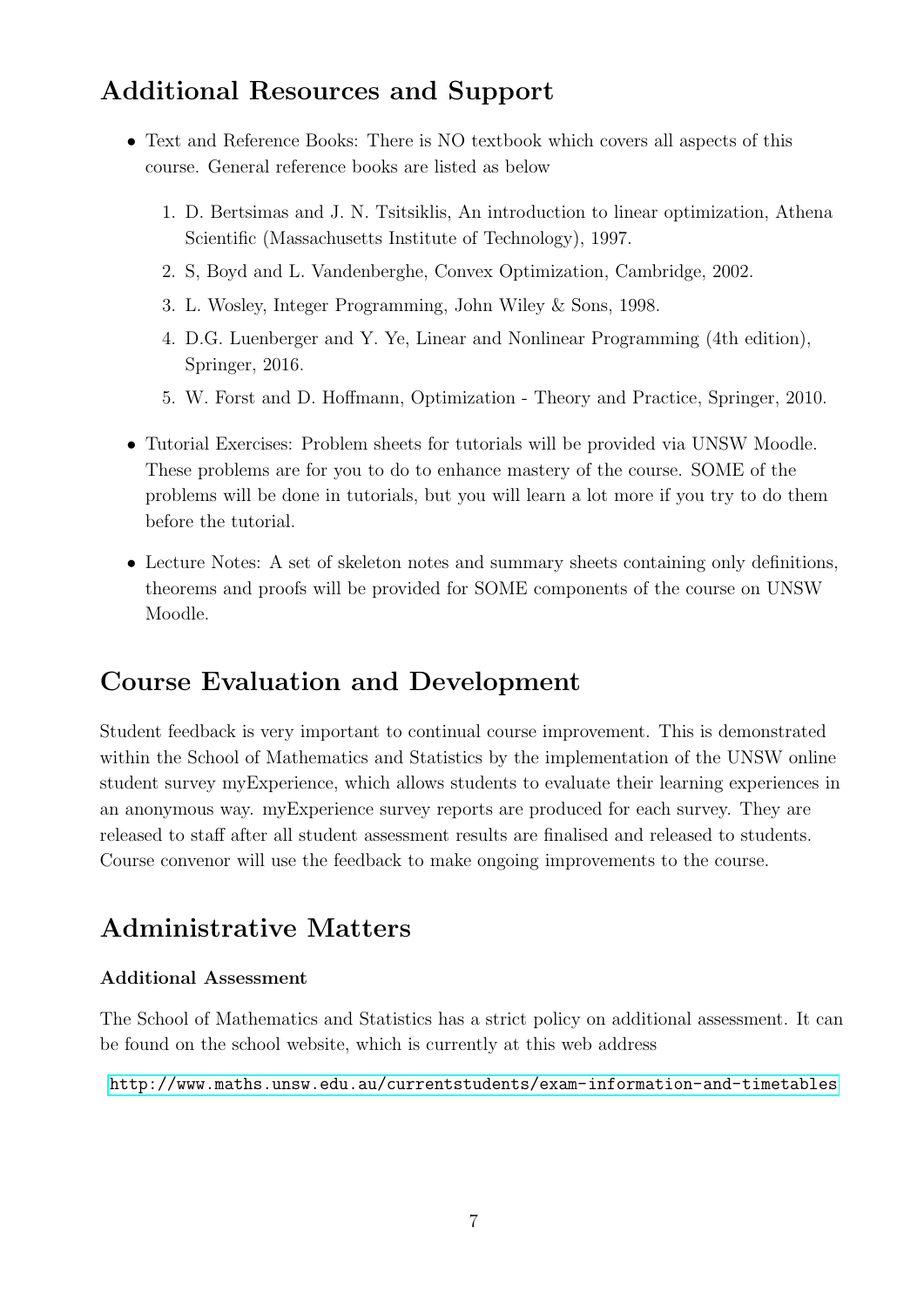#### School Rules and Regulations

School and UNSW Policies The School of Mathematics and Statistics has adopted a number of policies relating to enrolment, attendance, assessment, plagiarism, cheating, special consideration etc. These are in addition to the Policies of The University of New South Wales. Individual courses may also adopt other policies in addition to or replacing some of the School ones. These will be clearly notified in the Course Handout and on the Course Home Pages on the Maths Stats web site

<https://www.maths.unsw.edu.au/currentstudents/courses>

Students in courses run by the School of Mathematics and Statistics should be aware of the School and Course policies by reading the appropriate pages on the Maths Stats web site starting at:

<https://www.maths.unsw.edu.au/currentstudents/assessment-policies>

The School of Mathematics and Statistics will assume that all its students have read and understood the School policies on the above pages and any individual course policies on the Course Initial Handout and Course Home Page. Lack of knowledge about a policy will not be an excuse for failing to follow the procedure in it.

#### Academic Integrity and Plagiarism

Academic Integrity and Plagiarism UNSW has an ongoing commitment to fostering a culture of learning informed by academic integrity. All UNSW staff and students have a responsibility to adhere to this principle of academic integrity. Plagiarism undermines academic integrity and is not tolerated at UNSW. Plagiarism at UNSW is defined as using the words or ideas of others and passing them off as your own.

The UNSW Student Code provides a framework for the standard of conduct expected of UNSW students with respect to their academic integrity and behaviour. It outlines the primary obligations of students and directs staff and students to the Code and related procedures.

In addition, it is important that students understand that it is not permissible to buy essay/writing services from third parties as the use of such services constitutes plagiarism because it involves using the words or ideas of others and passing them off as your own. Nor is it permissible to sell copies of lecture or tutorial notes as students do not own the rights to this intellectual property.

If a student breaches the Student Code with respect to academic integrity, the University may take disciplinary action under the Student Misconduct Procedure.

The UNSW Student Code and the Student Misconduct Procedure can be found at:

<https://student.unsw.edu.au/plagiarism>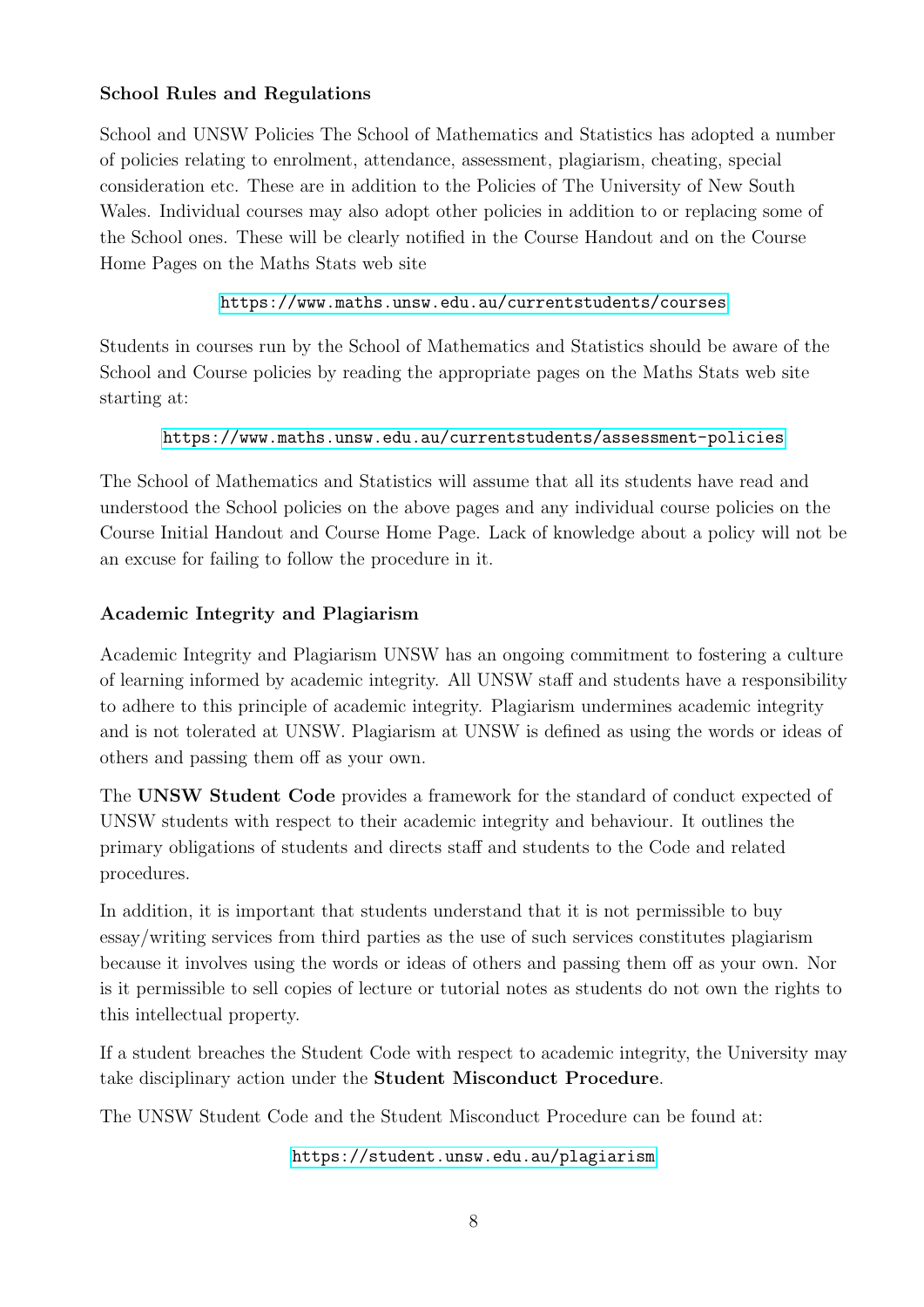An online Module Working with Academic Integrity (<https://student.unsw.edu.au/aim>) is a six-lesson interactive self-paced Moodle module exploring and explaining all of these terms and placing them into your learning context.

### Plagiarism

Plagiarism is presenting another person's work or ideas as your own. Plagiarism is a serious breach of ethics at UNSW and is not taken lightly. So how do you avoid it? A one-minute video for an overview of how you can avoid plagiarism can be found

<https://student.unsw.edu.au/plagiarism>

# Additional Support

### ELISE (Enabling Library and Information Skills for Everyone)

ELISE is designed to introduce new students to studying at UNSW. Completing the ELISE tutorial and quiz will enable you to:

- analyse topics, plan responses and organise research for academic writing and other assessment tasks
- effectively and efficiently find appropriate information sources and evaluate relevance to your needs
- use and manage information effectively to accomplish a specific purpose
- better manage your time
- understand your rights and responsibilities as a student at UNSW
- be aware of plagiarism, copyright, UNSW Student Code of Conduct and Acceptable Use of UNSW ICT Resources Policy
- be aware of the standards of behaviour expected of everyone in the UNSW community
- locate services and information about UNSW and UNSW Library Some of these areas will be familiar to you, others will be new. Gaining a solid understanding of all the related aspects of ELISE will help you make the most of your studies at UNSW.

The ELISE training webpages:

<https://subjectguides.library.unsw.edu.au/elise/aboutelise>